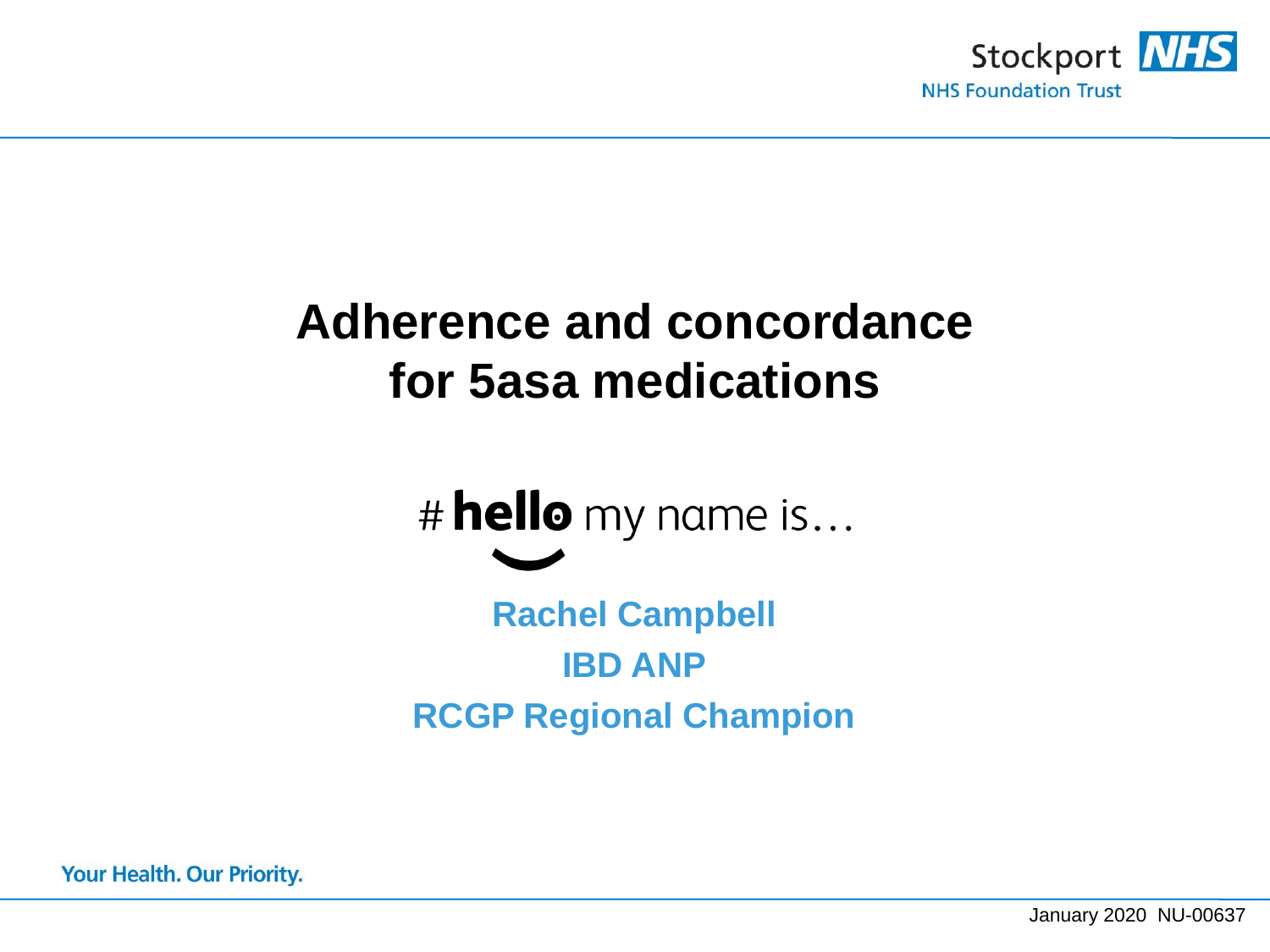

### **Disclosures**

- Tillotts nurse education/ advisory board
- RCGP Primary care education/ regional champion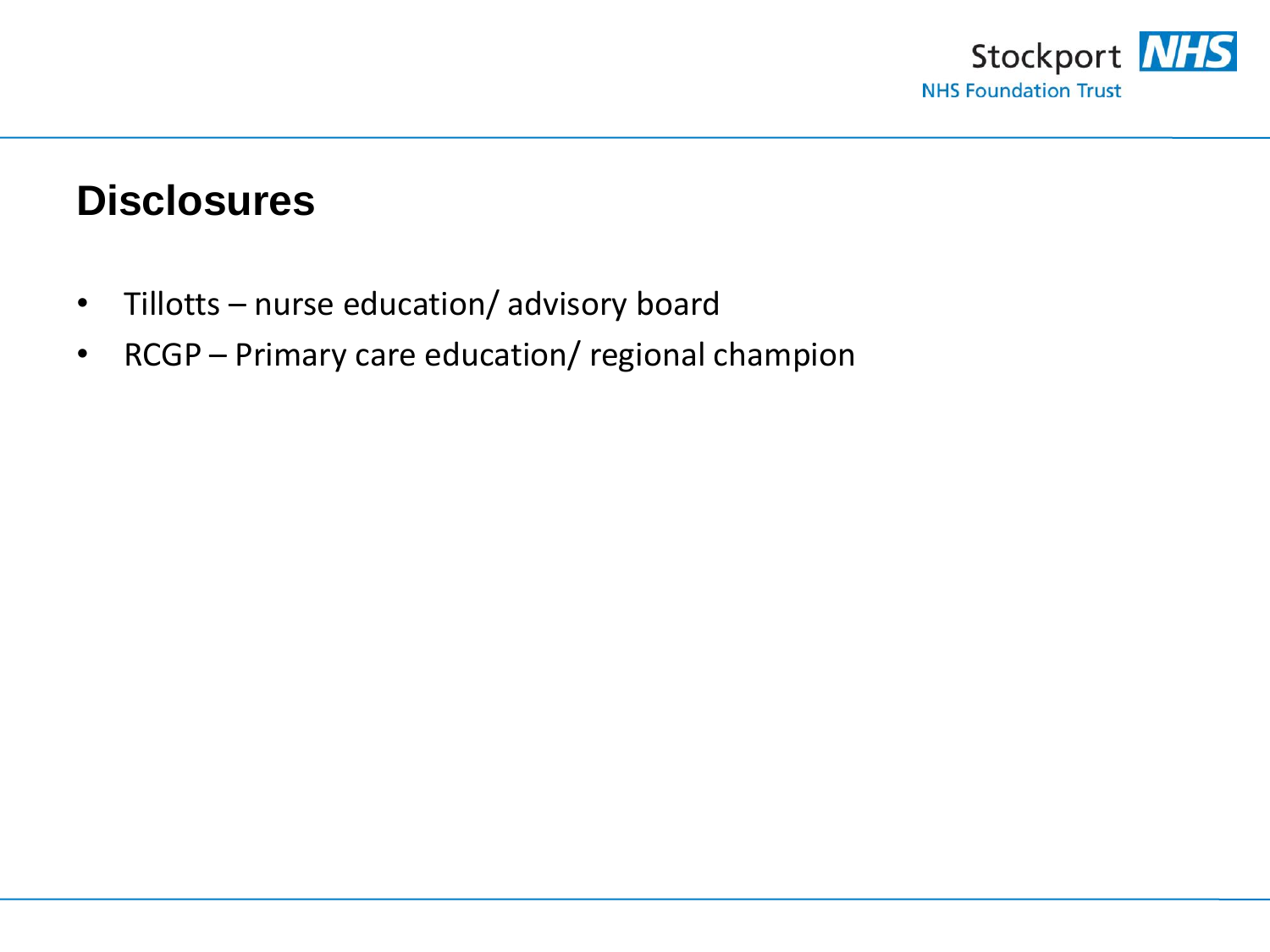

### **Contents**

- What is adherence?
- Medication adherence in the general population
- Medication adherence in UC patients
- Adherence during disease remission
- The impact of non-adherence
- Once daily dosing
- Apps/ technology that can help?

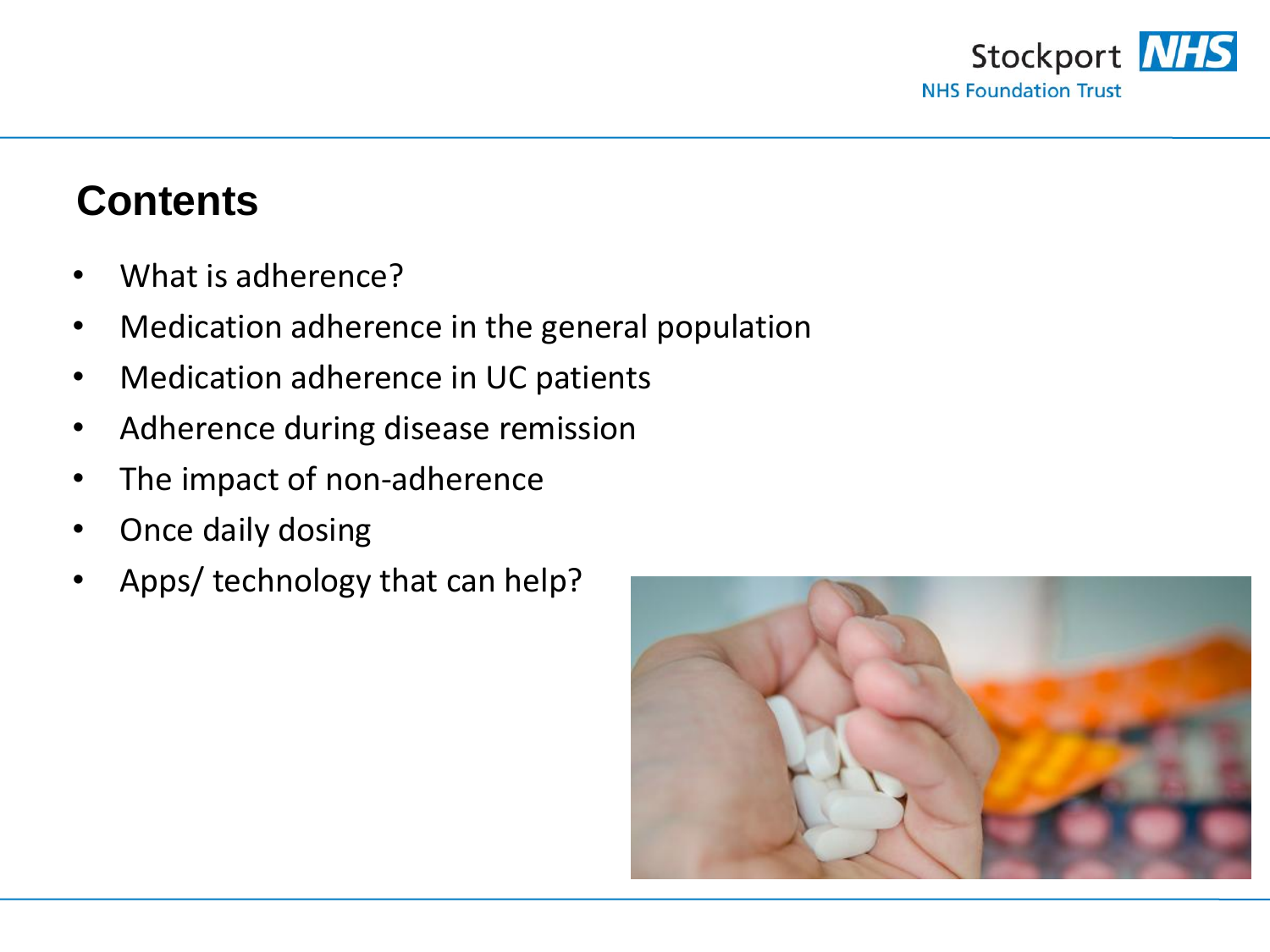



#### Fraser 2010 NICE CG76, 2009 Testa 2017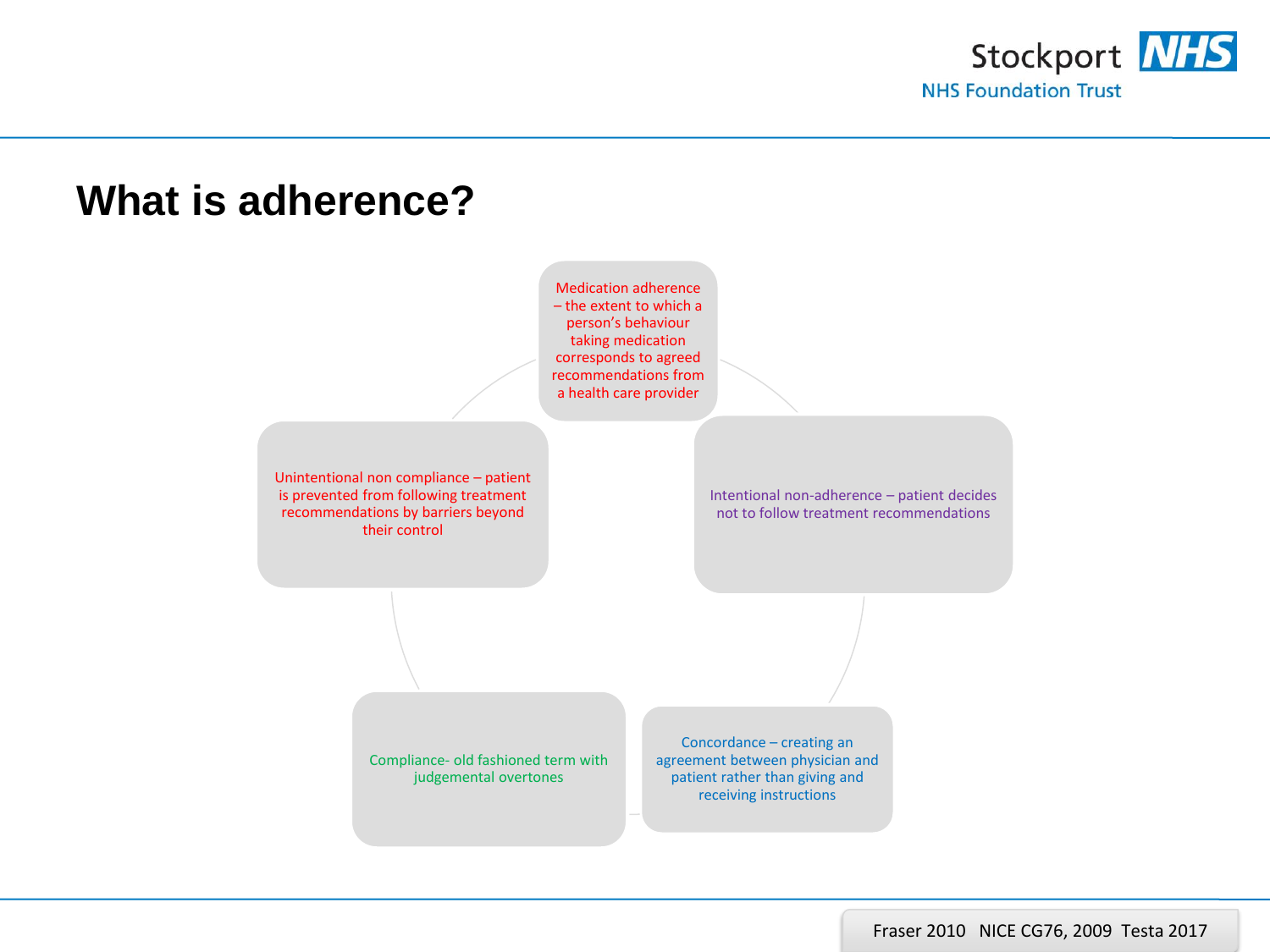

## **The problem of non-adherence – adherence to medications for chronic disease is low**

NICE

A third to a half of all medicines for long term conditions are not taken as recommended

This may limit the benefits of medicines, resulting in deterioration in health

Knock on costs arise from increased demands for healthcare if health deteriorates

The WHO has identified medication non-adherence as one of the major causes of morbidity, mortality and health care costs



Glombiewski 2012 NICE CG76 2009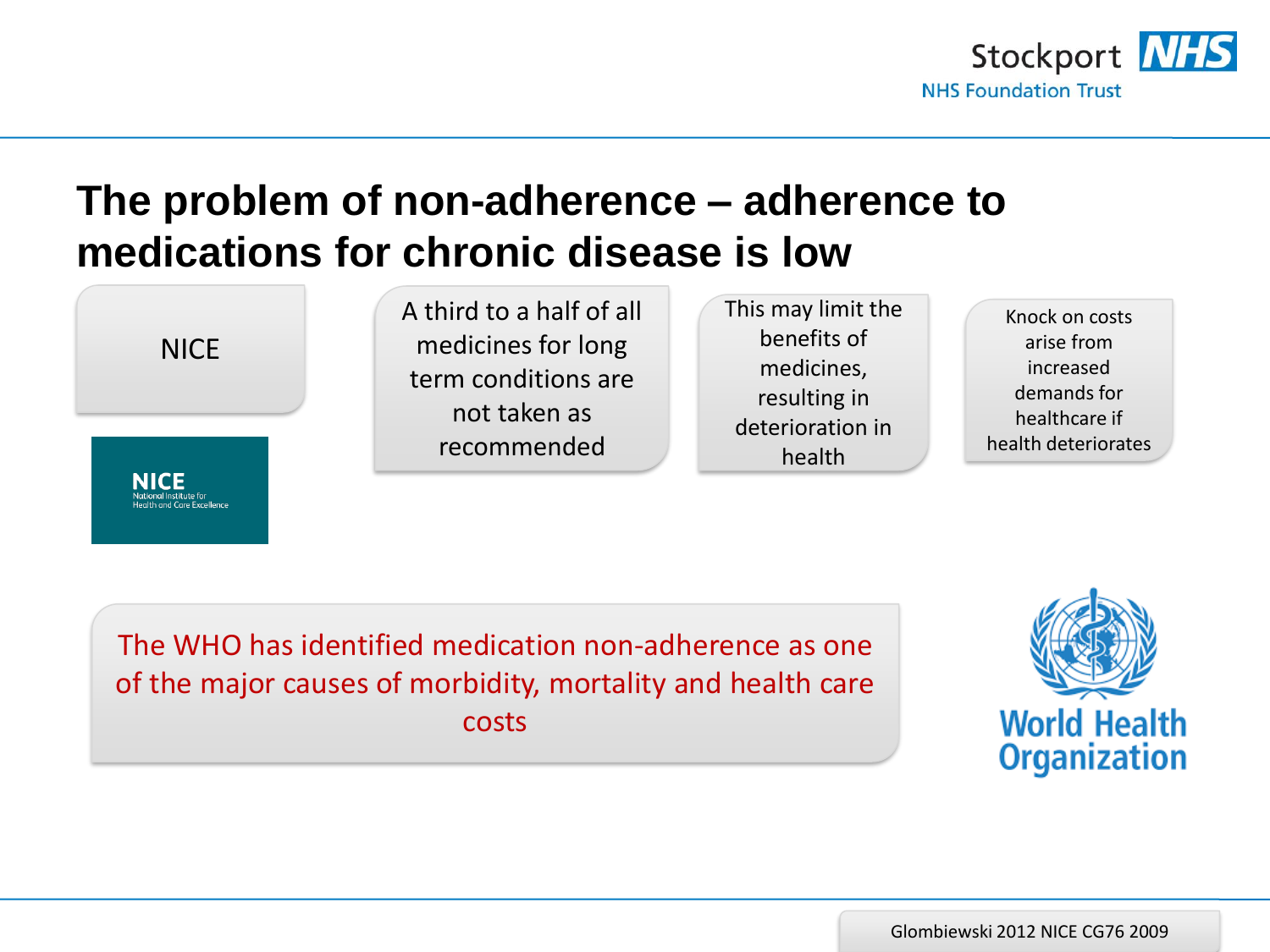

# **Medication adherence in the general population**





- Rief Adherence Index (RAI)
- I stored or threw away medication without unwrapping it
- I changed the doses of my medication without doctor's authorisation, depending on my well being'
- I discontinued my medication earlier than the doctor recommended
- I discontinued my medication because of mild side effects

Number of participants = 2452

Glombiewski 2012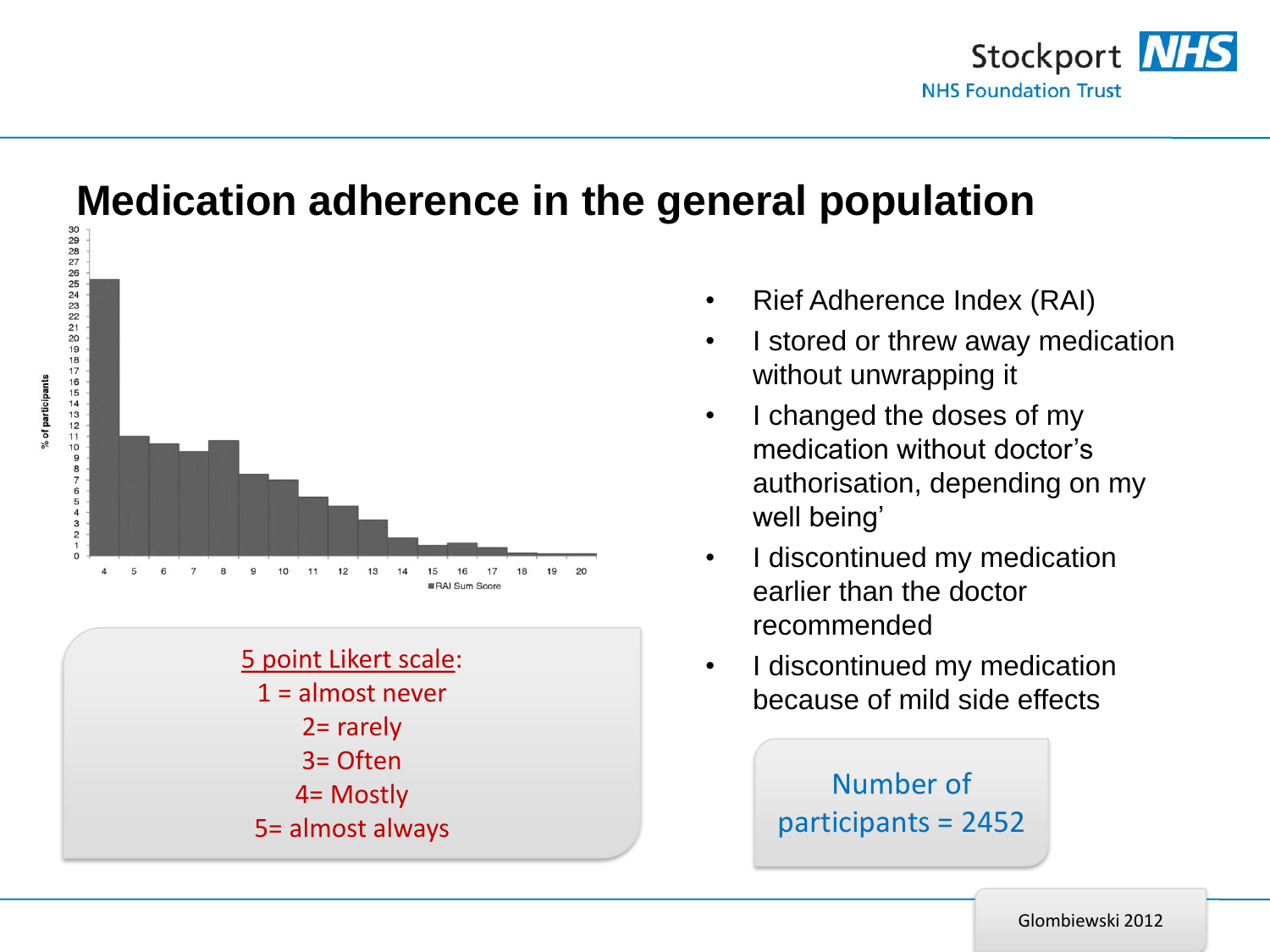

### **Medication adherence in UC patients;**



35% of respondents described themselves as fully adherent in a US internet survey with random ulcerative colitis patients (N= 1508)

Further study in 2012 (N=5664) showed decreases in persistence on the 30<sup>th</sup> and 90<sup>th</sup> day – may relate to initial prescribing supply? Overall non-adherence was 79%!

Patients on once daily dosing regimen had the lowest nonadherence

Loftus 2006, Yen 2012, Panes 2014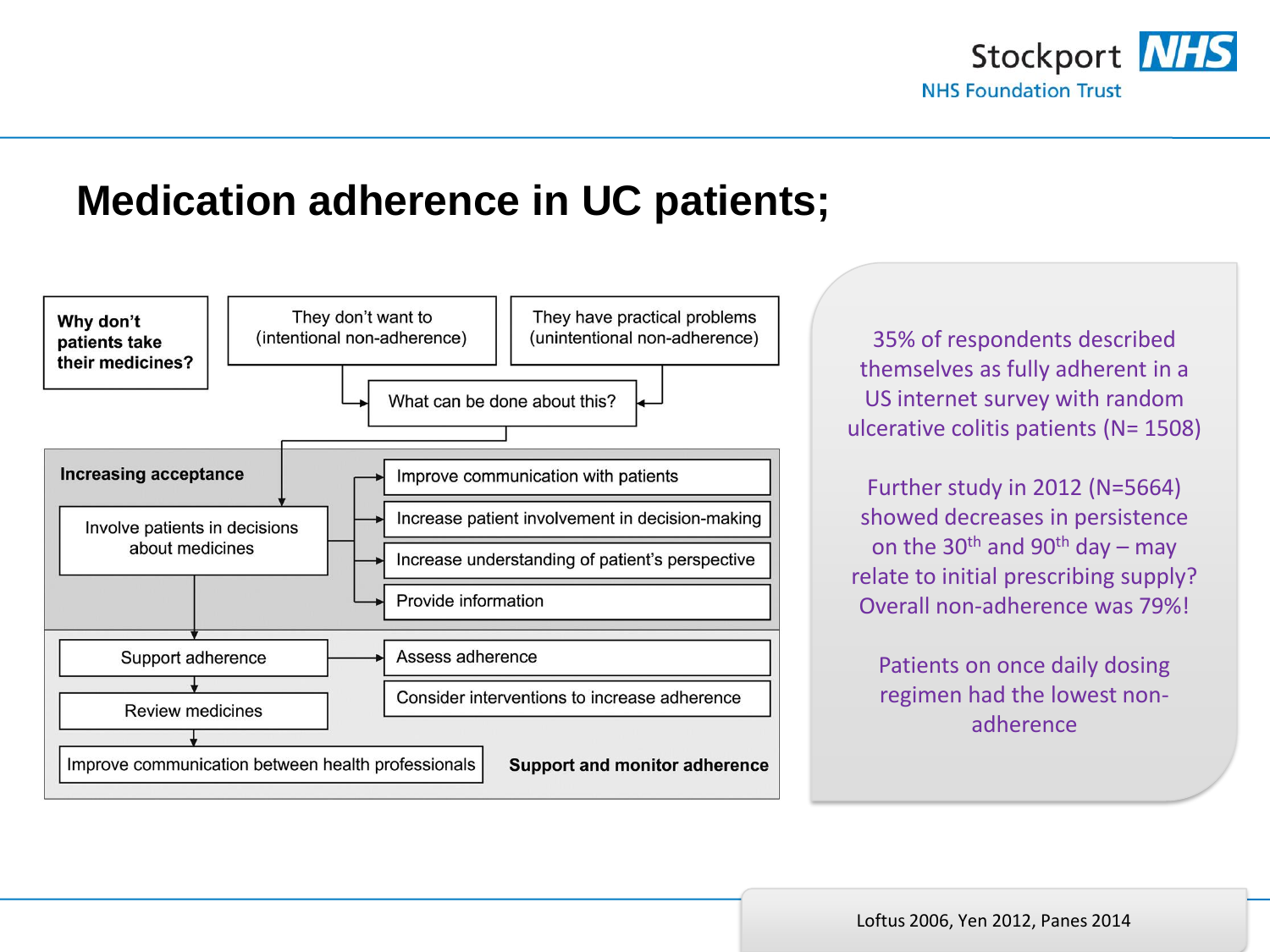

# **Data from a UK study……..**



**34%** patients **non adherent**  according to self-report  $(n=169)$ 





**40%** patients **non adherent**  according to urine analysis (n=151)

non adherent **adherent** 



'Analysis of data for the two measures identified a lack of correlation.'

Moshkovska 2009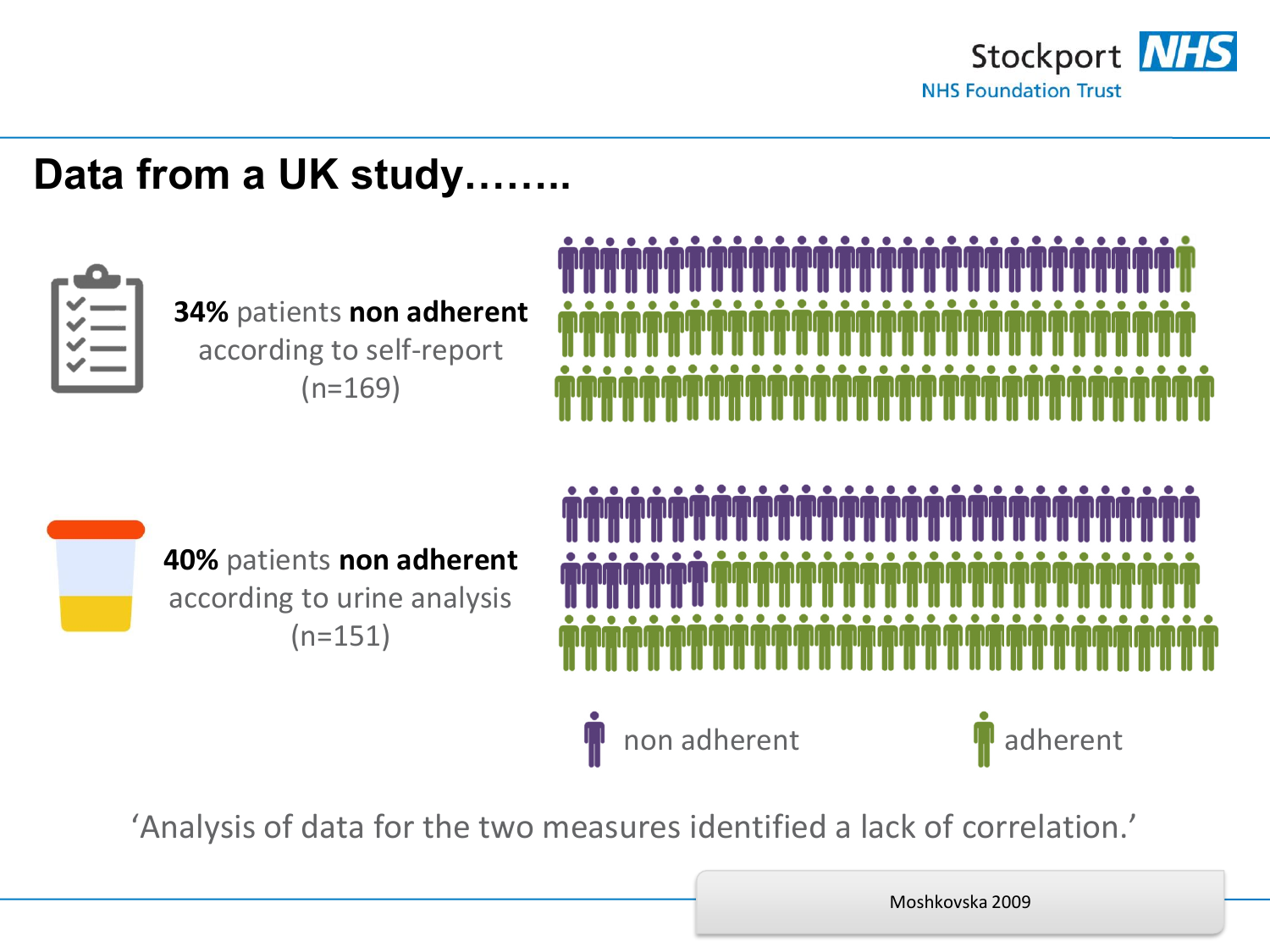

### **Adherence during disease remission**

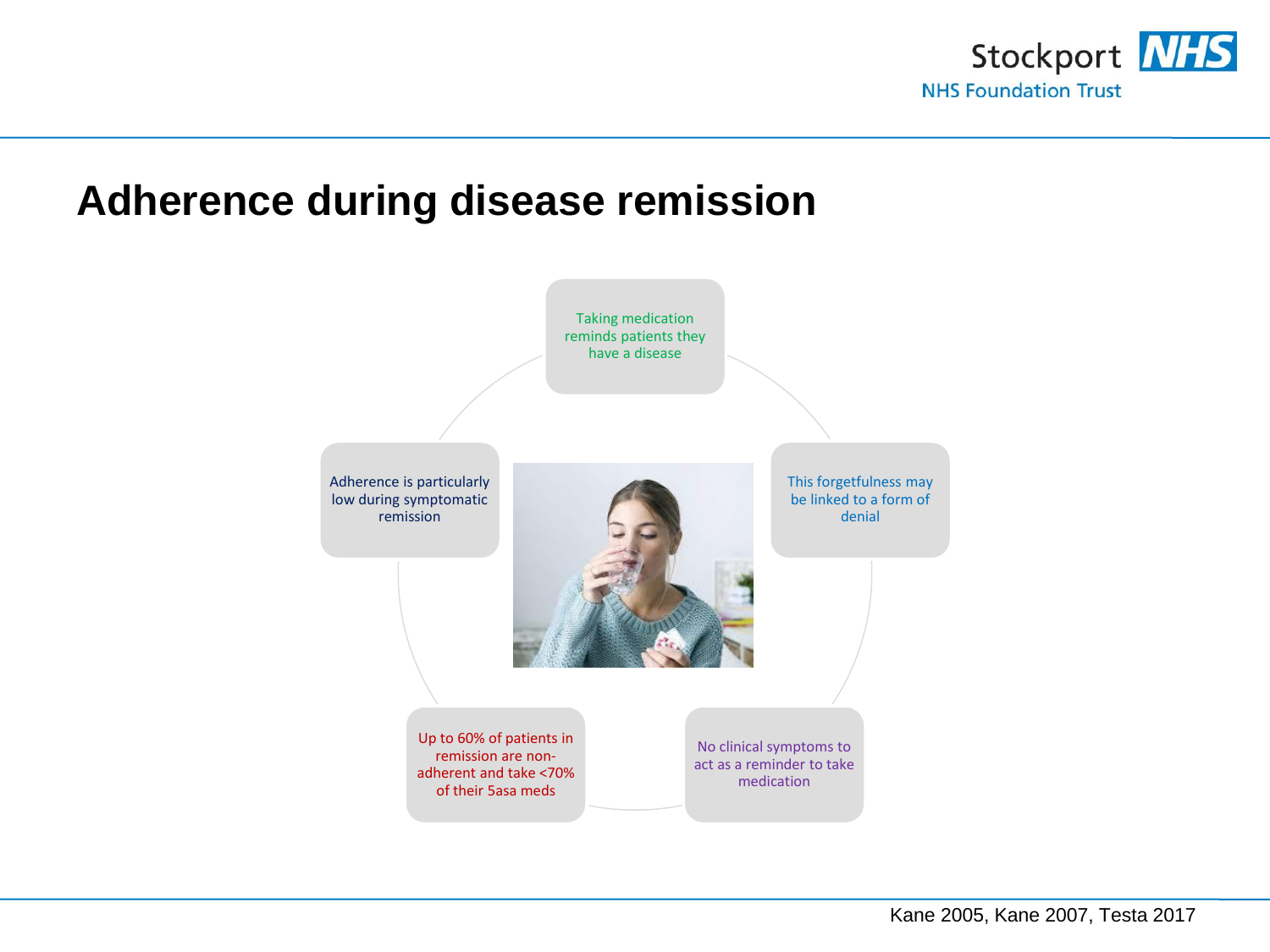

### **Impact of 5-ASA non-adherence**

# When asked why the medication wasn't taken **Forgot Too many pills** Didn't think they needed so much medication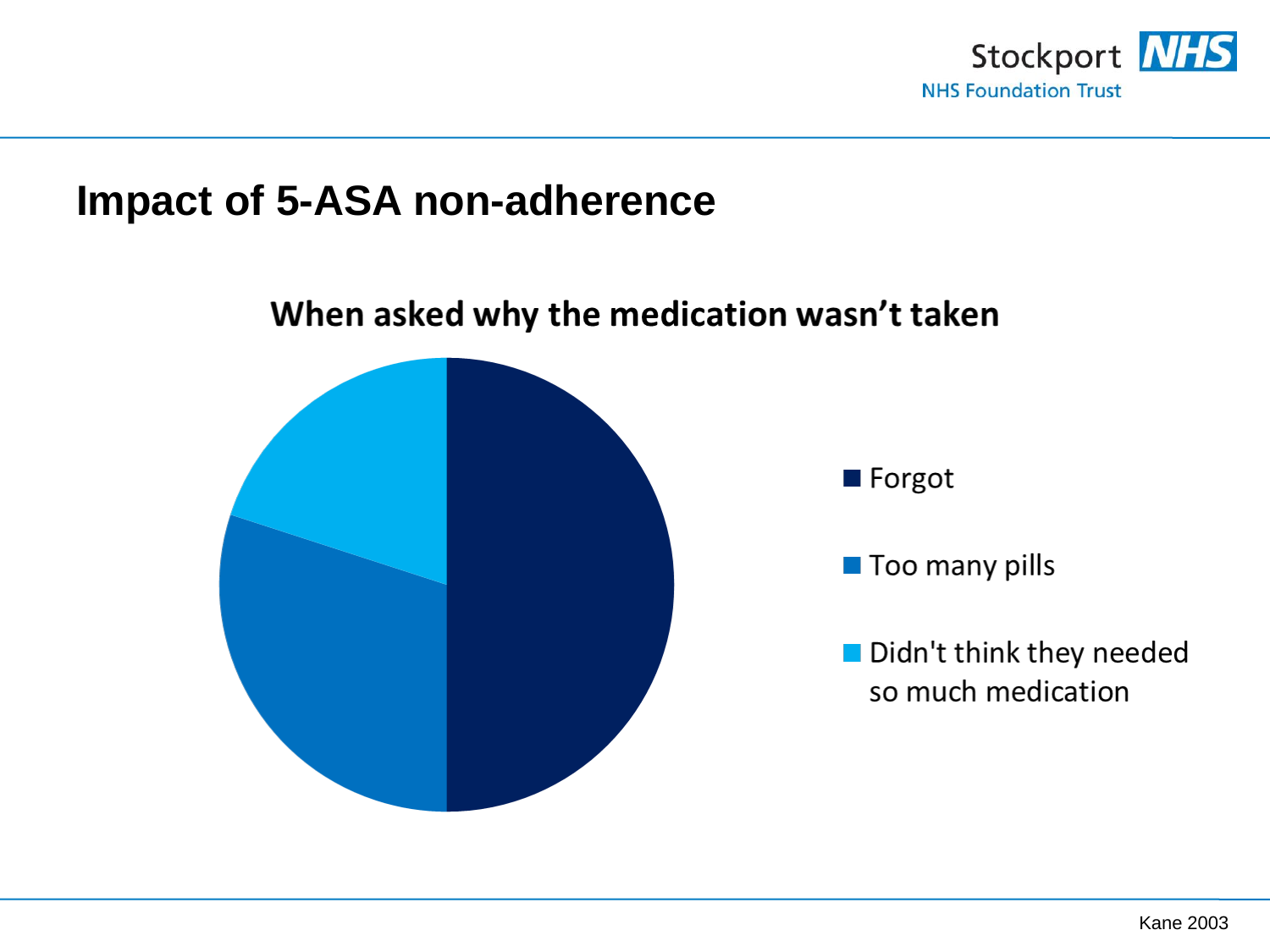

### **Increased risk of flare!**

Non-adherent patients have >5 fold increased risk of disease relapse Non-adherence can significantly increase the risk of disease relapse in quiescent colitis (P<0.001) – small study where there was 18% disease recurrence in adherent patients and 62% recurrence in non-adherent patients

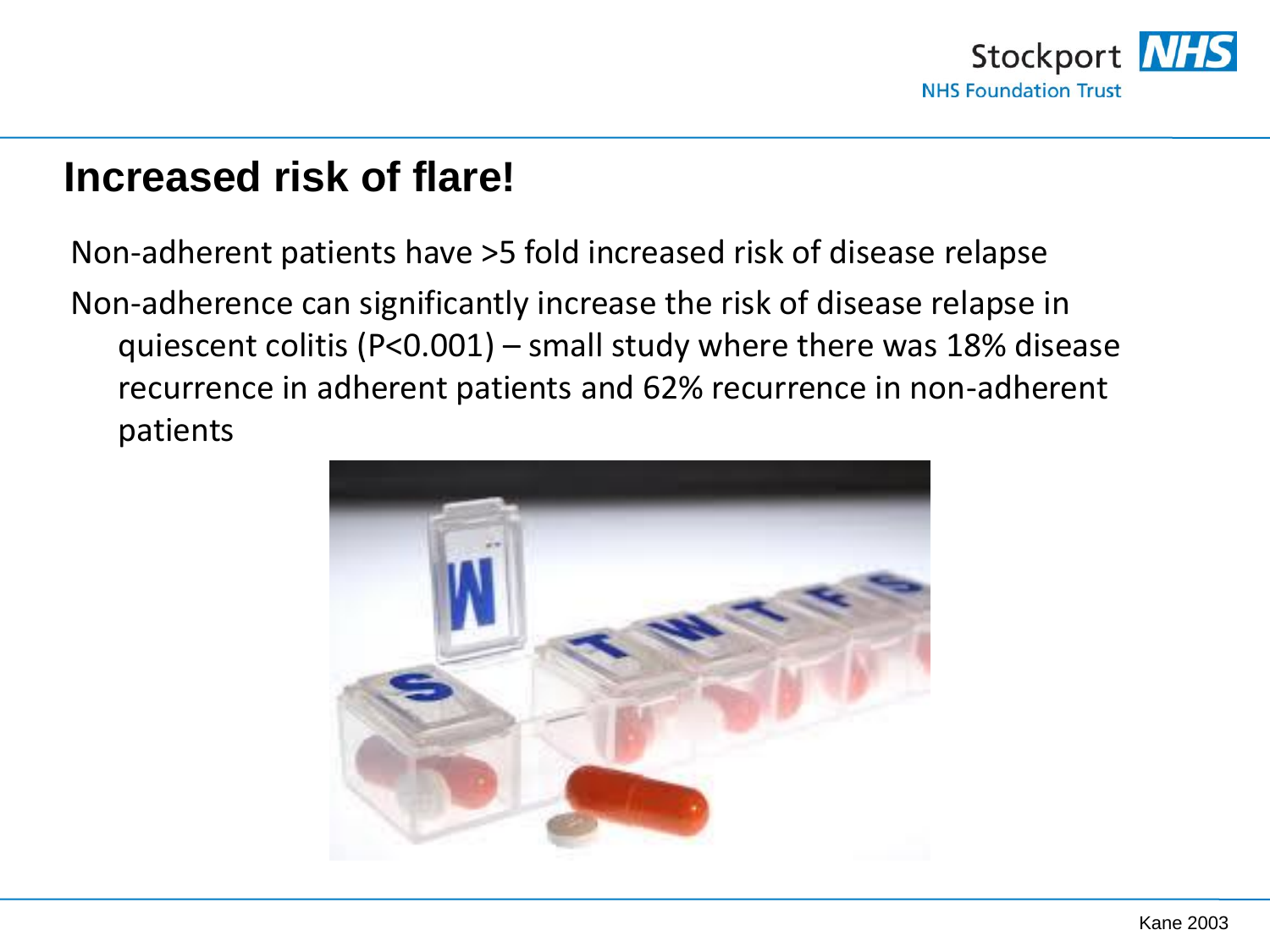

### **Non adherence and the risk of colorectal cancer**

The lifetime risk of colorectal cancer in UC patients is 20%

5-ASA use is associated with a 50% reduction in the risk of colorectal neoplasia in UC patients

Non-adherence to 5- ASA medication may significantly increase a patients risk of colorectal cancer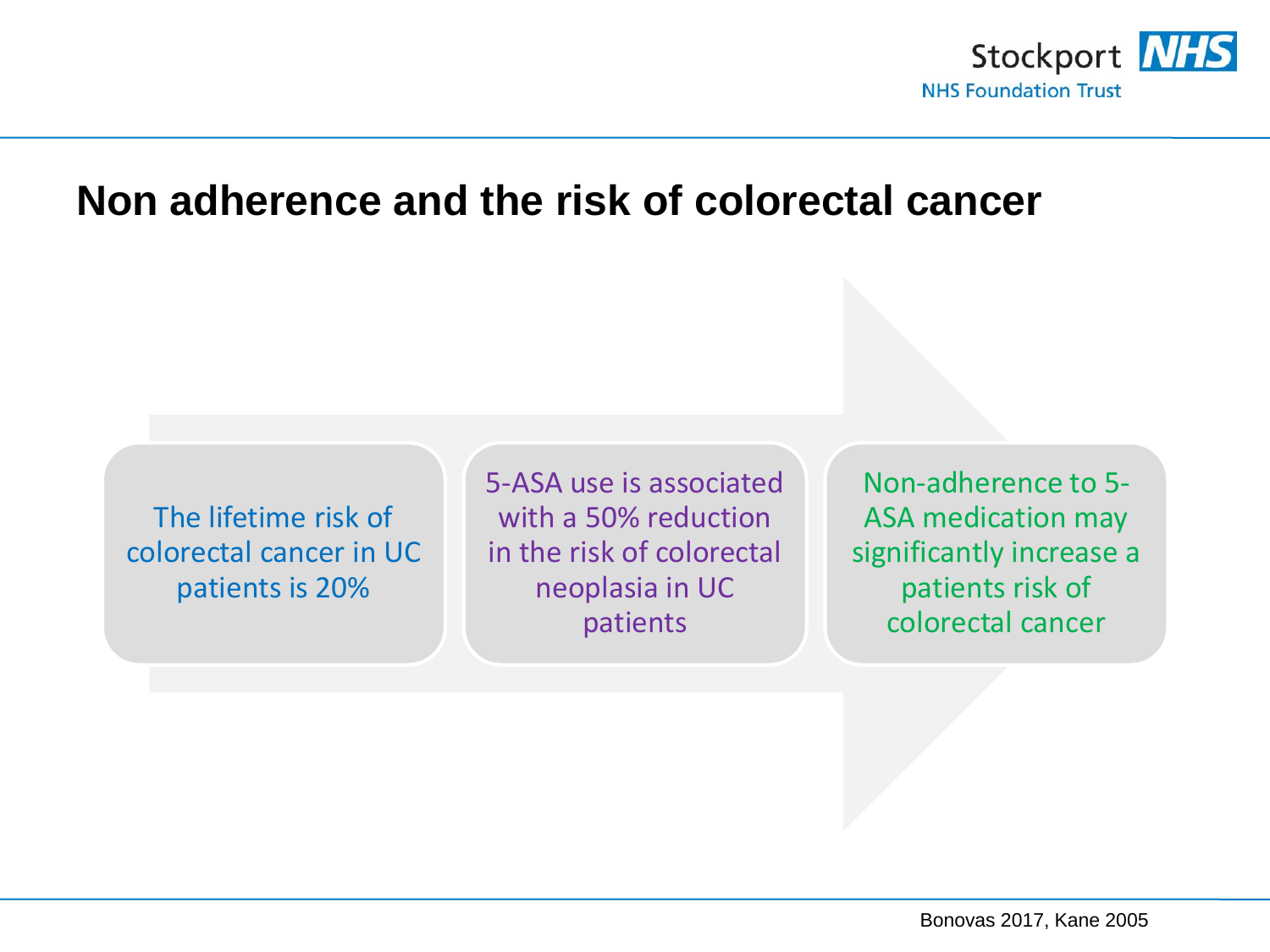

### **Increased healthcare costs/ impact of non-adherence**

- The cost of care of IBD in 2010 was estimated to be £1 billion with an average cost of £3000 per patient per year\*
- While only 14% of IBD patients required hospitalisation, they accounted for 49% of the total secondary care costs ~



2 to 3 fold increase in costs for nonhospitalised cases

20 fold increase in costs for hospitalised cases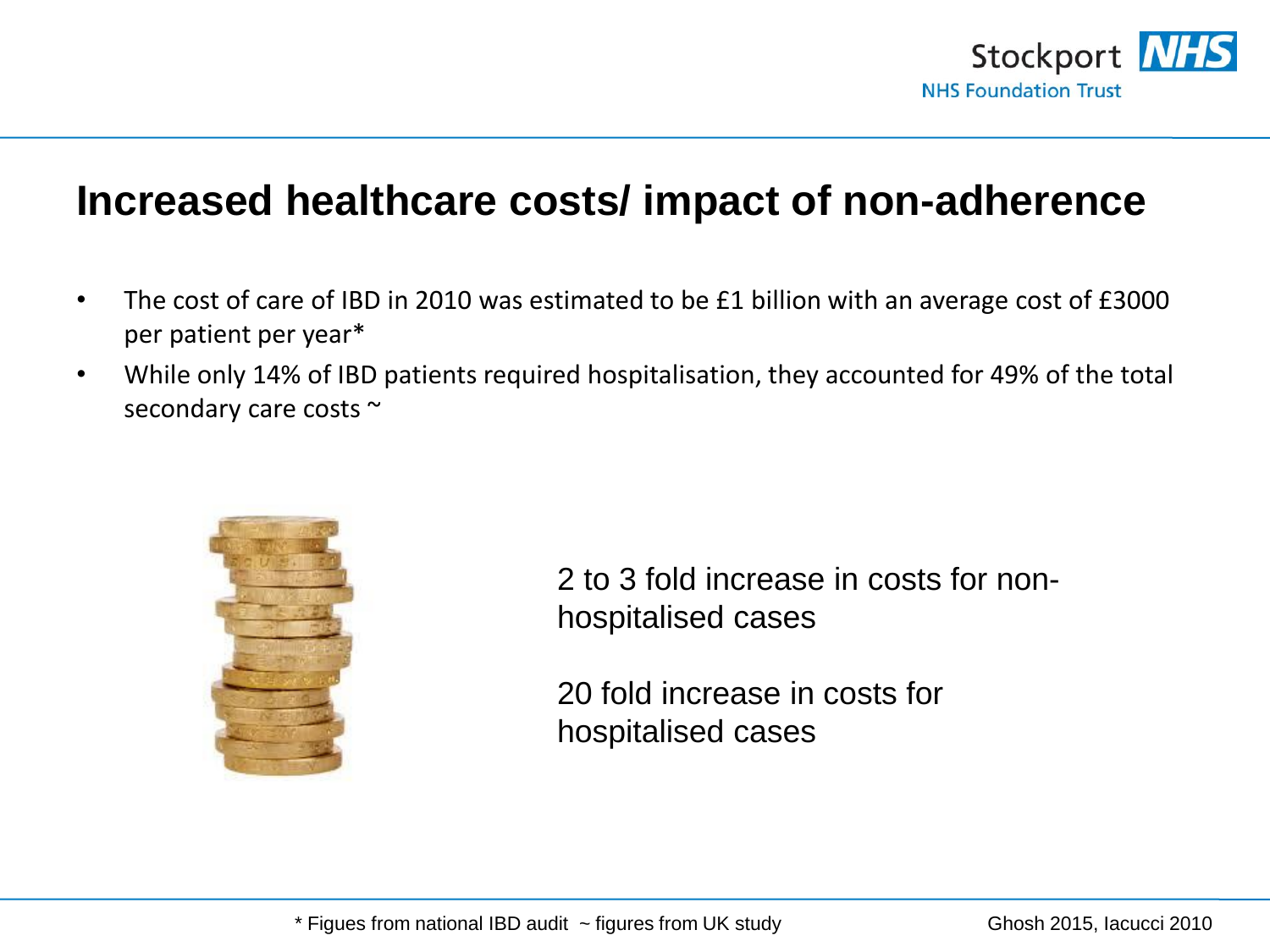

### **Once daily dosing? Does it improve adherence?**

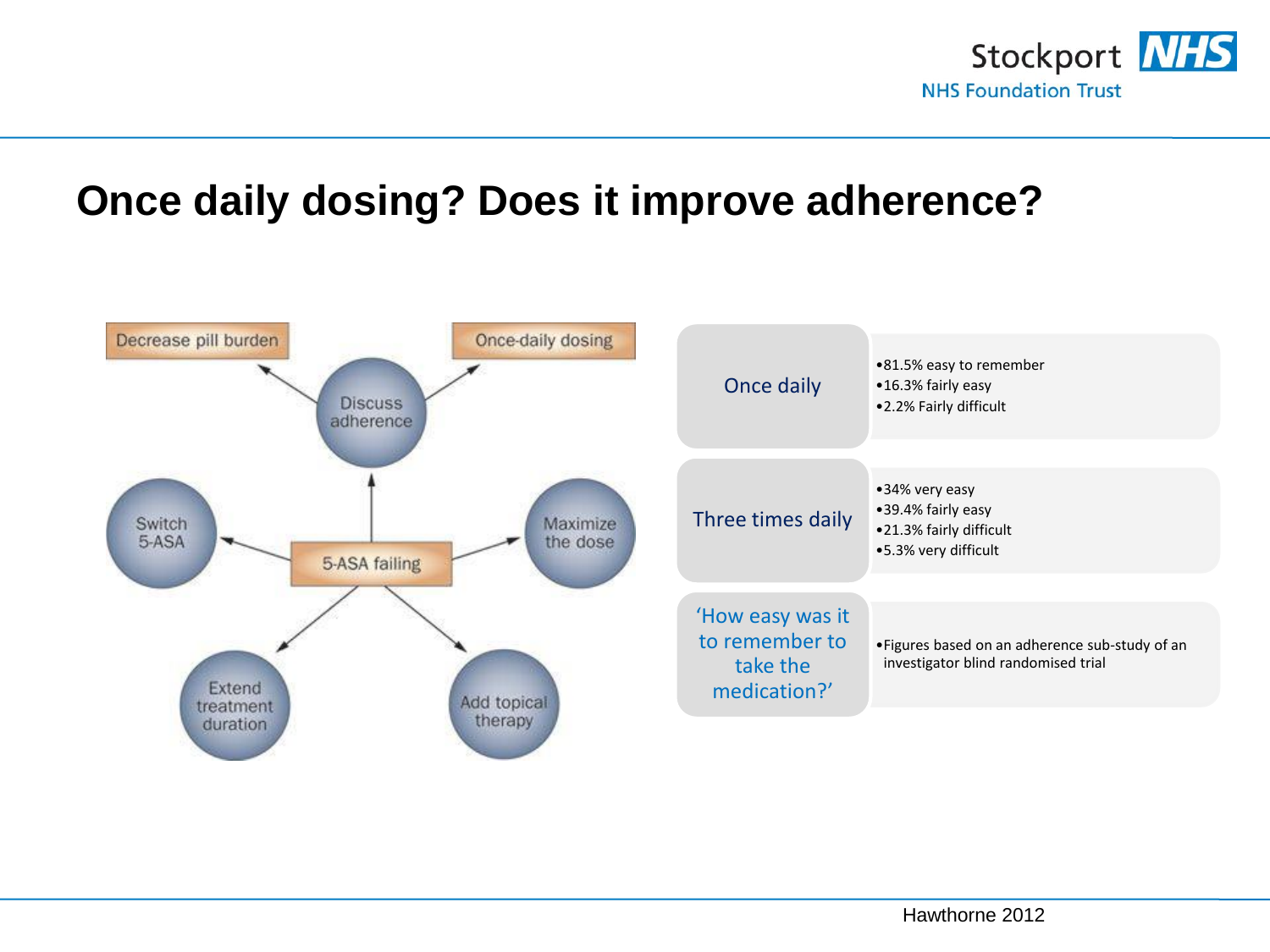

### **Once daily dosing: mucosal healing**



Mucosal healing correlates with long term disease remission, reduced risk of colorectal cancer and improved quality of life

92% of patients on once daily dosing had improved UC-DAI score 79% of patients on twice daily dosing had an improved UC-DAI score

Mucosal healing defined as UC-DAI endoscopic sub score <1 mild to mod UC patients with active disease treated OD or BD for 8 weeks/ 5-ASA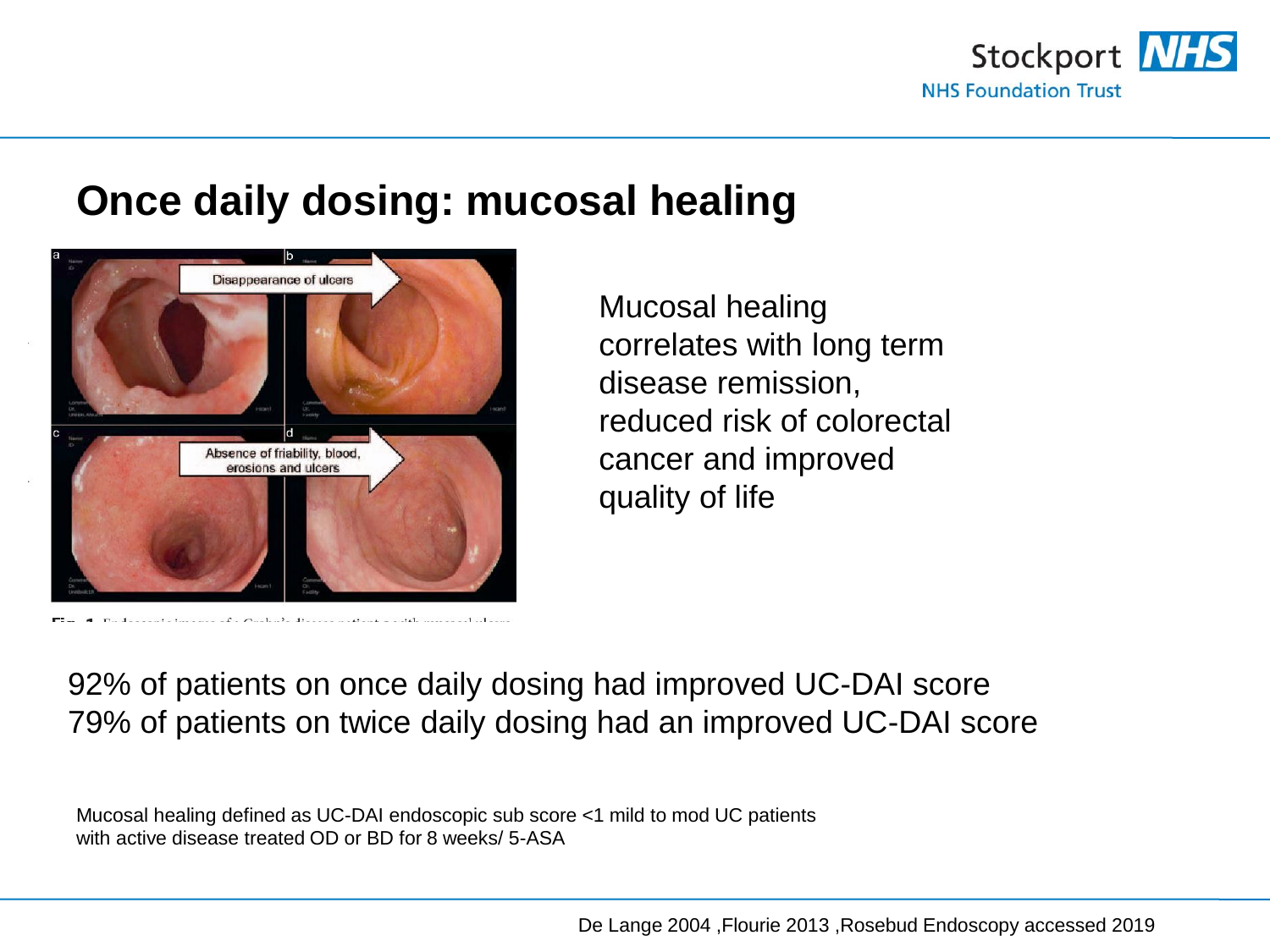

### **Tech/ Apps that can help...**

MyTherapy App – reminders for medications, tracker for weight,diet,symptoms and bowel movements

MyIBD App GI Monitor MyIBD manager In My Shoes – Crohns and colitis UK\*\* **MyColitis** Oshi IBD tracker …….. are all similar



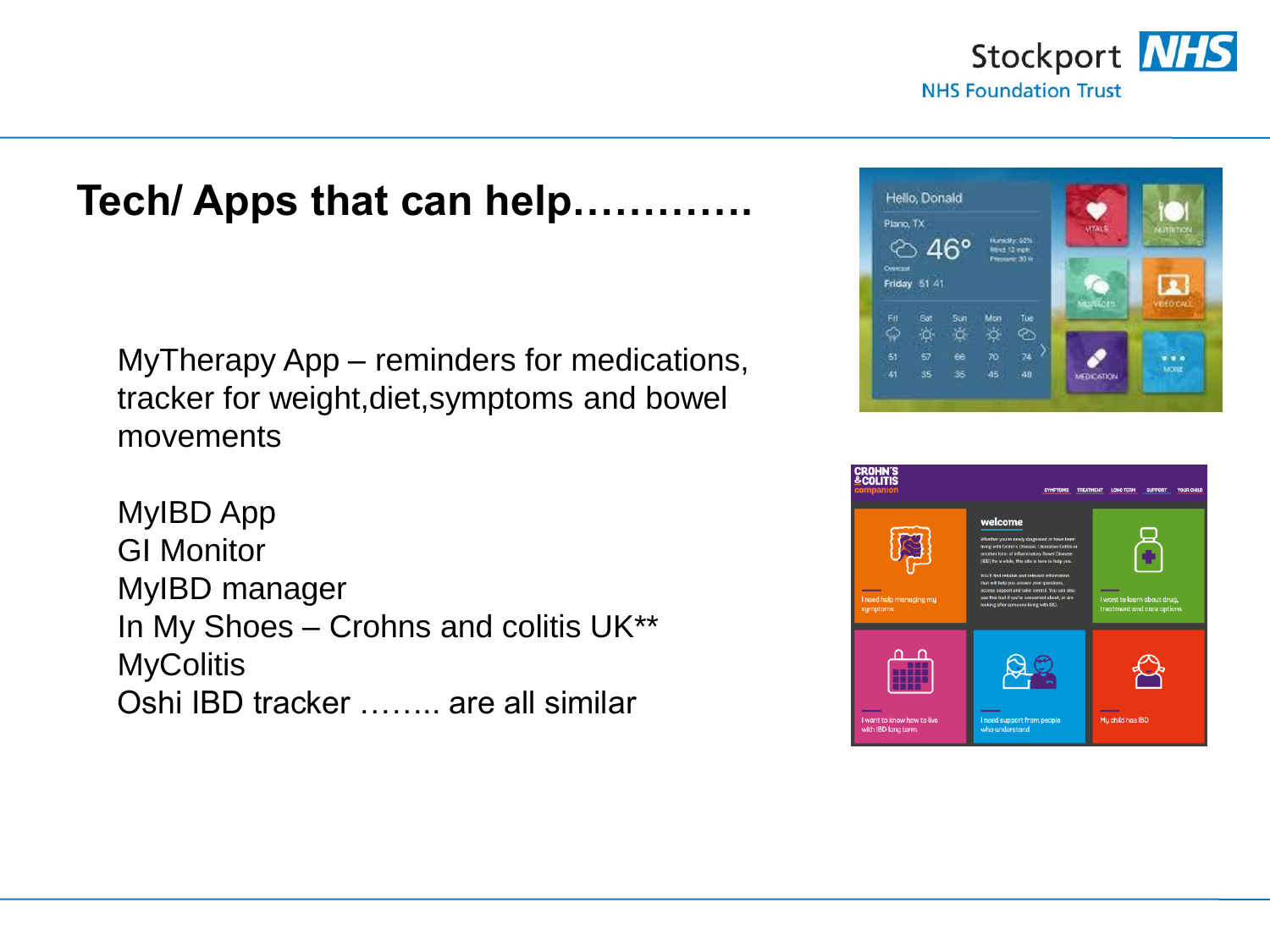

# **Case study………………………..**

- Male 24yr old with no other medical history, new diagnosis in 2014 of Colitis under the surgeons (Pancolitis)
- Given 1 month meds post colonoscopy
- Next reviewed by surgeons in 2016 on no meds flaring ( Pred rescue)
- Referred to Gastro and seen Dec 2016 by Cons, re-scoped and meds restarted, Mesalazine 2.4g daily
- Only saw IBD nurse in Jan 2019 when flared again as on no meds
- IBD nurse talked through condition/ meds as not had any education on Colitis before and issued prescription for 3.2g Mesalazine – patient asked about reducing pills to make more manageable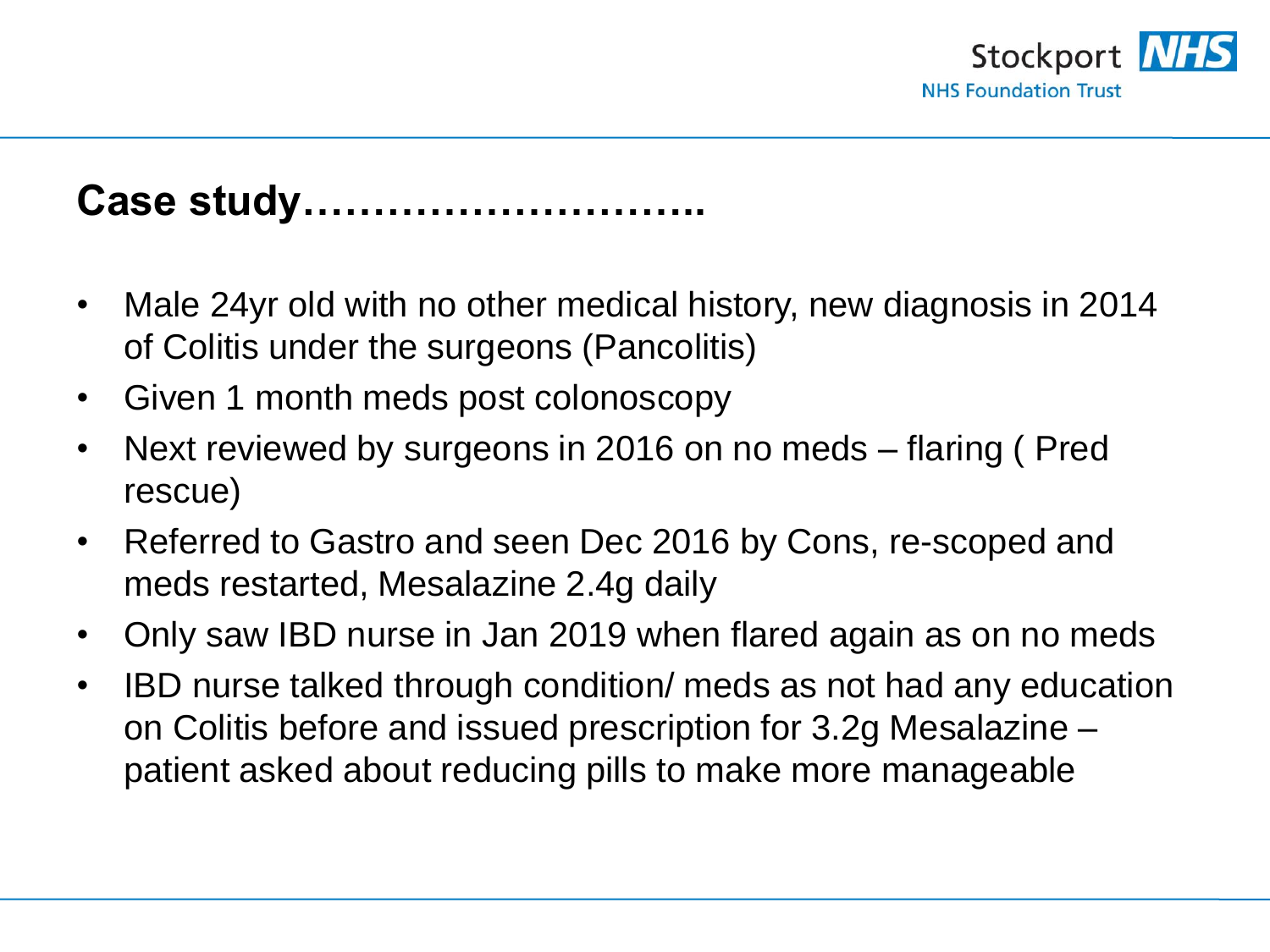

### **References**

- Bonovas S *et al.,* Systematic review with meta-analysis: use of 5-aminosalicylates and risk of colorectal neoplasia in patients with inflammatory bowel disease. Alimentary Pharmacology & Therapeutics. 2017; 45: 1179-1192
- De Lange T *et al.,* Inter-observer agreement in the assessment of endoscopic findings in ulcerative coilitis. BMC Gastroenterology (2004) 4:9 . Available at: https://bmcgastroenterol.biomedcentral.com/articles/10.1186/1471-230X-4-9 [Accessed July 2019]
- Flourie B *et al.,* Randomised clinical trial: once- vs. twice-daily prolonger-release mesalazine for active ulcerative colitis. Alimentary Pharmacology & Therapeutics. 2013; 37: 767-775
- Fraser S. Concordance, compliance, preference or adherence. Patient preference and adherence. 2010; 4 95-96
- Ghosh *et al.,* A UK cost of care model for inflammatory bowel disease. Frontline Gastroenterology. 2015; 6: 169-174
- Glombiewski JA *et al.,* Medication adherence in the general population. PLOS ONE 2012, 7:12 e50537
- Hawthorne *et al.,* One-year investigator-blind randomized multicentre trial comparing Asacol 2.4g once daily with 800 mg three times daily for maintenance of remission in ulcerative colitis. Inflammatory Bowel Disease 2012; 18:10 1885-1893
- Iacucci M et al., Mesalazine in inflammatory bowel disease: a trendy topic once again? Canadian Journal of Gastroenterology, 2019; 24:2, 127- 133
- Kane SV. Overcoming adherence issues in ulcerative colitis. Gastroenterology and Hepatology. 2007; 3: 10, 795-799
- Kane SV. Systematic review: adherence issues in the treatment of ulcerative colitis. Alimentary Pharmacology & Therapeutics 2005; 23, 577- 585
- Kane S et al., Medication nonadherence and the outcomes of patients with quiescent ulcerative colitis. The American Journal of Medicine 2003; 114: 39-43